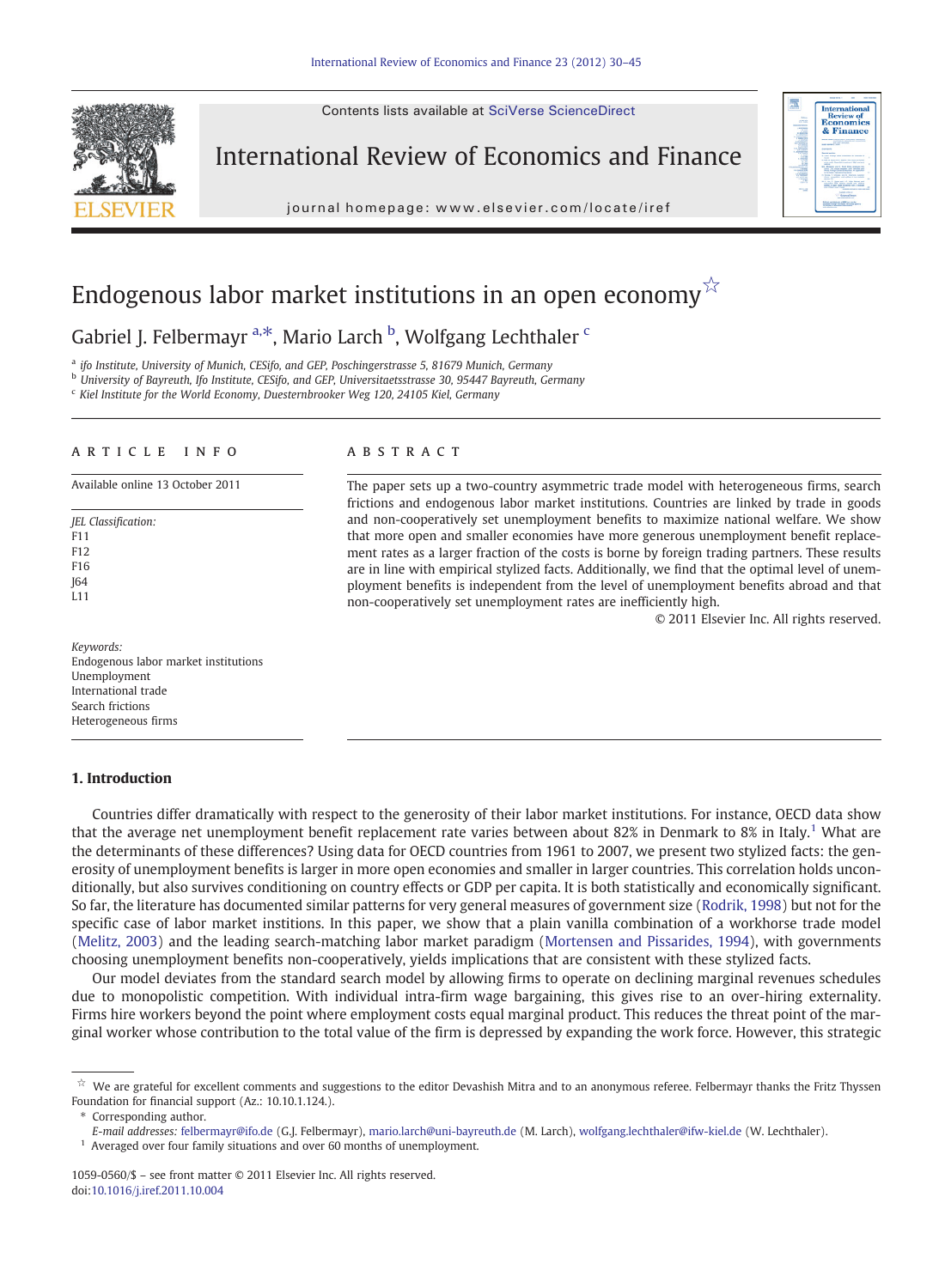incentive is socially harmful as it increases the tightness of the labor market beyond the constrained Pareto efficient level. This implies that, in the context of monopoly power on the product markets and individual bargaining, the well-known Hosios condition, that guarantees efficiency of the decentralized equilibrium in the standard search model, is no longer sufficient. So, our model generates a welfare rationale for the existence of unemployment benefits while the standard model would not, in particular if the Hosios condition is fulfilled.

We use this framework to study trade between two asymmetric countries. Since our stylized facts hinge on data from OECD countries, where trade is mostly of the intra-industry type, we work with a one-sector model of trade in differentiated goods. However, we allow for an endogenous non-traded sector, since firms with low levels of labor productivity will sell only to domestic consumers, foreign markets being too costly to enter. For the sake of simplicity, we assume that governments set unemployment benefits to maximize the representative agent's welfare and that benefits are financed in a non-distortive fashion.<sup>2</sup> In a closed economy, governments would fully internalize the effect of unemployment benefits on the size of demand for their firms. In a model with monopolistic competition and increasing returns to scale at the firm-level, market size is a key variable as it determines the number of varieties available to consumers. With international trade, domestic consumers purchase varieties from foreign firms and domestic firms sell to foreign consumers. Taking the foreign market size as given, the government does not internalize the effect of its policies for foreign firms nor does it internalize their effect on foreign demand for domestic varieties. Since that externality is negative, it follows that, in a non-cooperative Nash equilibrium, governments set unemployment benefits too generously than if they would set them cooperatively. It also follows that the extent to which countries depend on foreign markets matters. Countries that are more open or that are smaller rely to a larger extent on foreign demand for their exports and on foreign production for their imports. In those countries, the externality is larger and hence benefits are provided more generously.

In this paper, we show that the intuition sketched above holds in an asymmetric two-country version of the model by [Felbermayr et al. \(2011a\),](#page--1-0) who have introduced labor market search frictions into the perfectly symmetric [Melitz \(2003\)](#page--1-0) trade model. That symmetric model is fully understood analytically. It is well known, that asymmetric models of that kind cannot be solved analytically so that we resort to a calibration-cum-simulation approach. This has tradition in the macro labor literature, but also in the trade literature; see [Bernard et al. \(2007\).](#page--1-0) In a fully standard calibration of the model satisfying the parametrical restriction implied by the Hosios condition (in absence of monopoly power), we show that the over-hiring externality implies an optimal gross unemployment benefit replacement rate of about 12%. Violating the Hosios condition, we calibrate the elasticity of the matching function, for which empirical estimates are fairly uncertain in order to replicate the 40% gross replacement rate in the data. For given bargaining power of workers, this implies a stronger monopsony position of firms, but the required violation of the Hosios condition remains minor. We show that welfare maximizing unemployment benefits are decreasing in variable trade costs so that more open economies opt for more generous benefits. We also show that domestic market size is negatively correlated with generosity of unemployment benefits.

While other papers highlight the role of uncertainty for the correlation between openness and government size ([Rodrik, 1998\)](#page--1-0) or terms-of-trade effects ([Epifani & Gancia, 2009](#page--1-0)), we illustrate a new mechanism that relates to the role of market size. Moreover, we focus on a very specific feature of the welfare state: unemployment benefits.

#### 2. Related literature

Our paper is related to at least three strands of literature. First, the literature provides essentially three efficiency reasons why non-zero unemployment benefits are optimal. In the context of the standard (linear utility) [Pissarides \(2000\)](#page--1-0) search-andmatching framework, a violation of the Hosios condition (workers' bargaining power smaller than the elasticity of the matching function with respect to vacancies relative to searching workers) gives firms too much local monopsony power while workers have too little relative bargaining power; this can be remedied by unemployment benefits. When wages are not bargained between workers and employers but posted as take-it-or-leave-it offers by employers, then monopsony power of firms again warrants policy intervention. [Burdett and Mortensen \(1998\)](#page--1-0) show that in this context unemployment benefits are efficiency enhancing.<sup>3</sup> A second line of thinking views benefits as search subsidies that can enhance efficiency when the composition of jobs matters. [Acemoglu \(2001\)](#page--1-0) changes the standard [Pissarides \(2000\)](#page--1-0) model in that he allows vacancy creation costs to differ across sectors. Those costs have to be sunk before wages are bargained and are irreversible. In this situation, workers can extract higher wages in the high-cost sector where the hold-up problem is larger. Firms create too little high-cost jobs, and job composition is inefficient. Unemployment benefits can remedy this in that they make low-cost jobs particularly more expensive. Other papers, such as [Marimon and Zilibotti \(1999\)](#page--1-0) make similar arguments but work with a model that features two-sided heterogeneity. A last welfare argument relies on insurance. When financial markets are incomplete and workers are risk averse, there is an efficiency rationale for unemployment insurance. [Acemoglu and Shimer \(1999\)](#page--1-0) develop a search-and-matching model for risk-averse workers which deviates significantly from the standard Pissarides or Burdett–Mortensen models. Workers queue for jobs, and workers post wages. In that setup, they show how unemployment benefits work as insurance. In our paper we follow the monopsony tradition because this is most straight-forwardly implemented in a canonical search model with international trade.

 $<sup>2</sup>$  The most interesting alternative assumption would probably be to study lobbying for or against generous benefit systems by trade unions and firms.</sup>

 $3$  [Manning \(2006\)](#page--1-0) shows that, when unemployment benefits are conditioned on search activities (i.e. not granted if agents exit from the labor market altogether), they can restore the first-best allocation.